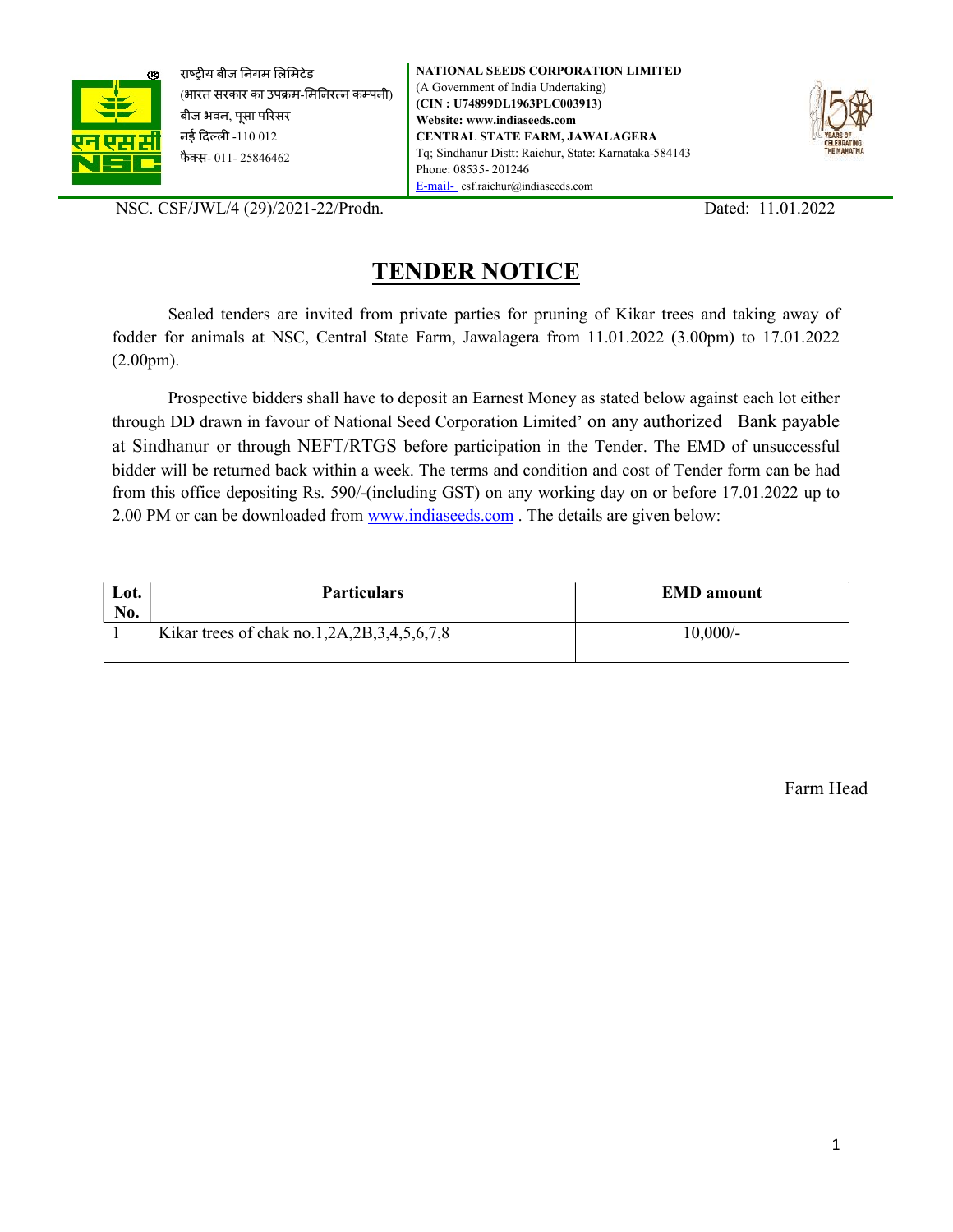

राष्ट्रीय बीज निगम लिमिटेड (भारत सरकार का उपक्रम-मिनिरत्न कम्पनी) बीज भवन, पूसा परिसर नई Ǒदãलȣ -110 012 फैक्स- 011- 25846462

NATIONAL SEEDS CORPORATION LIMITED (A Government of India Undertaking) (CIN : U74899DL1963PLC003913) Website: www.indiaseeds.com CENTRAL STATE FARM, JAWALAGERA Tq; Sindhanur Distt: Raichur, State: Karnataka-584143 Phone: 08535- 201246 E-mail- csf.raichur@indiaseeds.com



No. CSF/JWL/4 (29)/2021-22/Prodn. Dated: 11.01.2022

# TENDER FORM FOR PRUNING OF KIKAR TREES

| Lot.No. | <b>Particulars</b>                         | Rate quoted per lot(Rs.) |
|---------|--------------------------------------------|--------------------------|
|         | Kikar trees of chak no.1,2A,2B,3,4,5,6,7,8 |                          |

|      | I/We have deposited Rs. |       |       | vide DD/RTGS/NEFT |           |
|------|-------------------------|-------|-------|-------------------|-----------|
| /UPI |                         | dated |       | drawn             | <i>on</i> |
|      |                         |       | bank. |                   |           |
|      |                         |       |       |                   |           |
|      |                         |       |       |                   |           |

Signature of the Party \_\_\_\_\_\_\_\_\_\_\_\_\_\_\_\_\_\_\_\_\_\_\_\_\_\_\_\_\_\_\_\_\_\_\_\_

Name of the Party \_\_\_\_\_\_\_\_\_\_\_\_\_\_\_\_\_\_\_\_\_\_\_\_\_\_\_\_\_\_\_\_\_\_\_\_\_\_\_

Address of the Party \_\_\_\_\_\_\_\_\_\_\_\_\_\_\_\_\_\_\_\_\_\_\_\_\_\_\_\_\_\_\_\_\_\_\_\_\_

 $\mathcal{L}_\text{max} = \mathcal{L}_\text{max} = \mathcal{L}_\text{max} = \mathcal{L}_\text{max} = \mathcal{L}_\text{max} = \mathcal{L}_\text{max} = \mathcal{L}_\text{max} = \mathcal{L}_\text{max} = \mathcal{L}_\text{max} = \mathcal{L}_\text{max} = \mathcal{L}_\text{max} = \mathcal{L}_\text{max} = \mathcal{L}_\text{max} = \mathcal{L}_\text{max} = \mathcal{L}_\text{max} = \mathcal{L}_\text{max} = \mathcal{L}_\text{max} = \mathcal{L}_\text{max} = \mathcal{$ 

Phone Number \_\_\_\_\_\_\_\_\_\_\_\_\_\_\_\_\_\_\_\_\_\_\_\_\_\_\_\_\_\_\_\_\_\_\_\_\_\_\_\_\_\_

PAN No. (Copy to be enclosed)

Aadhar No. (Copy to be enclosed) \_\_\_\_\_\_\_\_\_\_\_\_\_\_\_\_\_\_\_\_\_\_\_\_\_\_\_\_\_\_\_\_\_\_\_\_\_\_\_\_\_\_\_\_\_

EMD amount(Copy must be enclosed )\_\_\_\_\_\_\_\_\_\_\_\_\_\_\_\_\_\_\_\_\_\_\_\_\_\_\_\_\_\_\_\_\_\_\_\_\_\_\_\_\_\_\_\_\_\_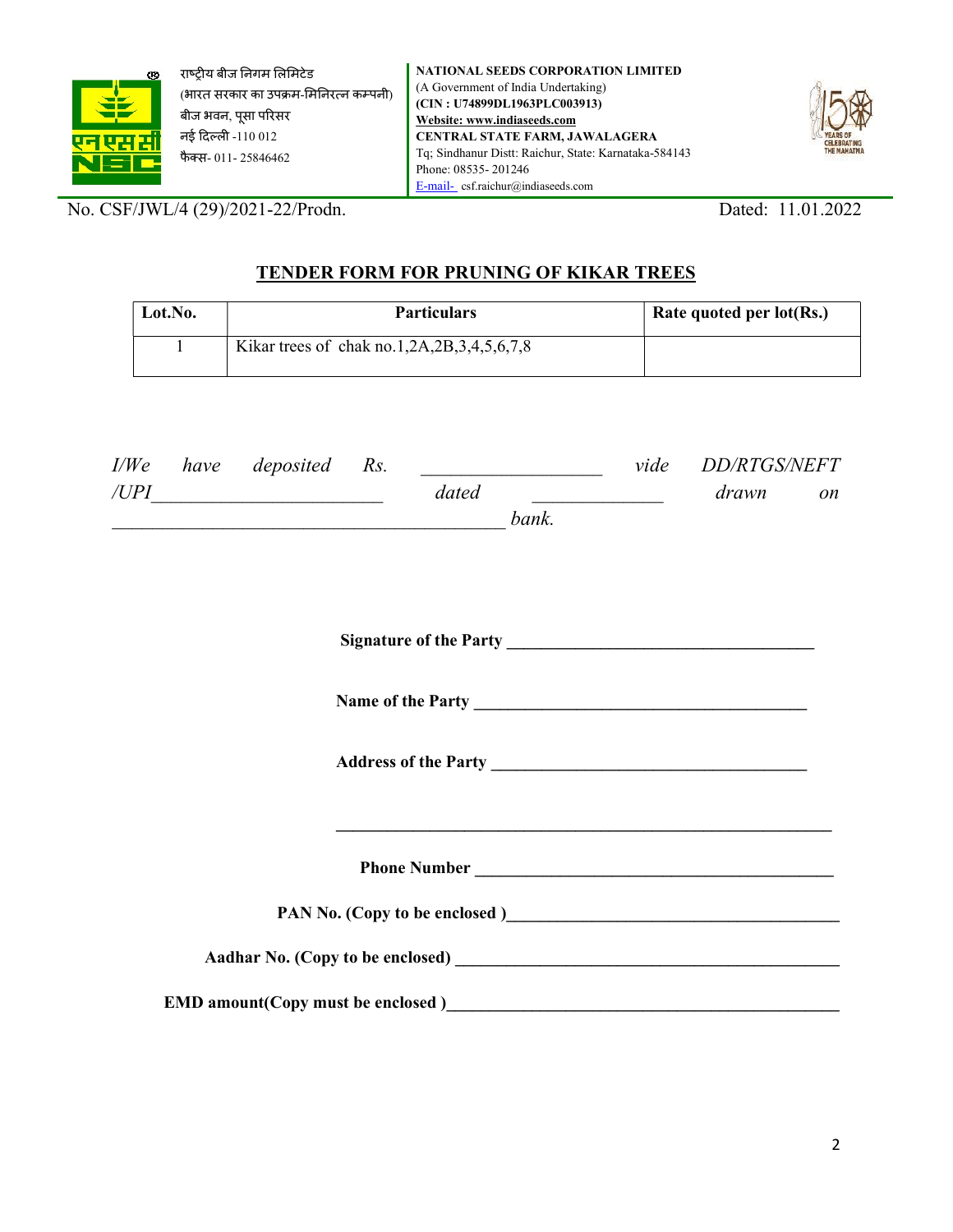

राष्ट्रीय बीज निगम लिमिटेड (भारत सरकार का उपक्रम-मिनिरत्न कम्पनी) बीज भवन, पूसा परिसर नई दिल्ली -110 012 फैक्स- 011- 25846462

NATIONAL SEEDS CORPORATION LIMITED (A Government of India Undertaking) (CIN : U74899DL1963PLC003913) Website: www.indiaseeds.com CENTRAL STATE FARM, JAWALAGERA Tq; Sindhanur Distt: Raichur, State: Karnataka-584143 Phone: 08535- 201246 E-mail- csf.raichur@indiaseeds.com



NSC. CSF/JWL/4 (29)/2021-22/Prodn. Dated: 11.01.2022

## TERMS AND CONDITIONS FOR PRUNING OF KIKAR TREE

- 1. The lot wise EMD should be deposited by the prospective party for participating in the tender. The EMD should be deposited in the form of DD/ drawn in favour of "NATIONAL SEEDS CORPORATION LIMITED" on any authorized Bank payable at Sindhanur or UPI/NEFT/RTGS/Bank Deposit to this Bank - STATE BANK OF INDIA, A/c Name-NATIONAL SEEDS CORPORATION LIMITED A/c No.- 34019001808 IFSC Code-SBIN0007861. The EMD of unsuccessful bidder will be returned within a week without any interest on such amount. The EMD of successful bidders will be converted into security deposits which will be returned without any interest, after successful completion of work.
- 2. The security deposits shall be liable to be forfeited in case of loss of farm crops/properties or violation of any terms and condition stated below.
- 3. The successful tenderer shall have to deposit whole quoted amount at once before initiating the pruning work.
- 4. The party is not permitted to enter any of his livestock into farm premises. Any such incidence found, the farm shall have the right to terminate the contract and to forfeit the whole amount deposited along with security deposit.
- 5. The party shall prune the branches and take out the same from farm premises for disposal.
- 6. The party will be allowed to cut only thin branches and it is his responsibility to ensure to leave at least 3 branches in each tree at the time of pruning. The pruning work must be carried out only during working hours of this Office.
- 7. The party shall ensure that no twigs, thorns, bushes etc of the pruned trees remain in the farm premises. Remnant (thorns and bushes etc.) of the cut down branches of the trees are left.
- 8. After acceptance of tender, the party shall be liable for security of trees to be pruned by him at his own cost till the completion of work. Farm shall have no liability on this account.
- 9. A period of 30 days shall be allowed to complete the work from date of issue of formal (Working) order.
	- 10. The decision about acceptance /rejection of the bid will be announced on the day of tender itself in the evening or latest by next day. However, Director reserves the right to accept or reject any or all the offers and can dispose-off the lots otherwise without assigning any reason there-of.

Continue…..